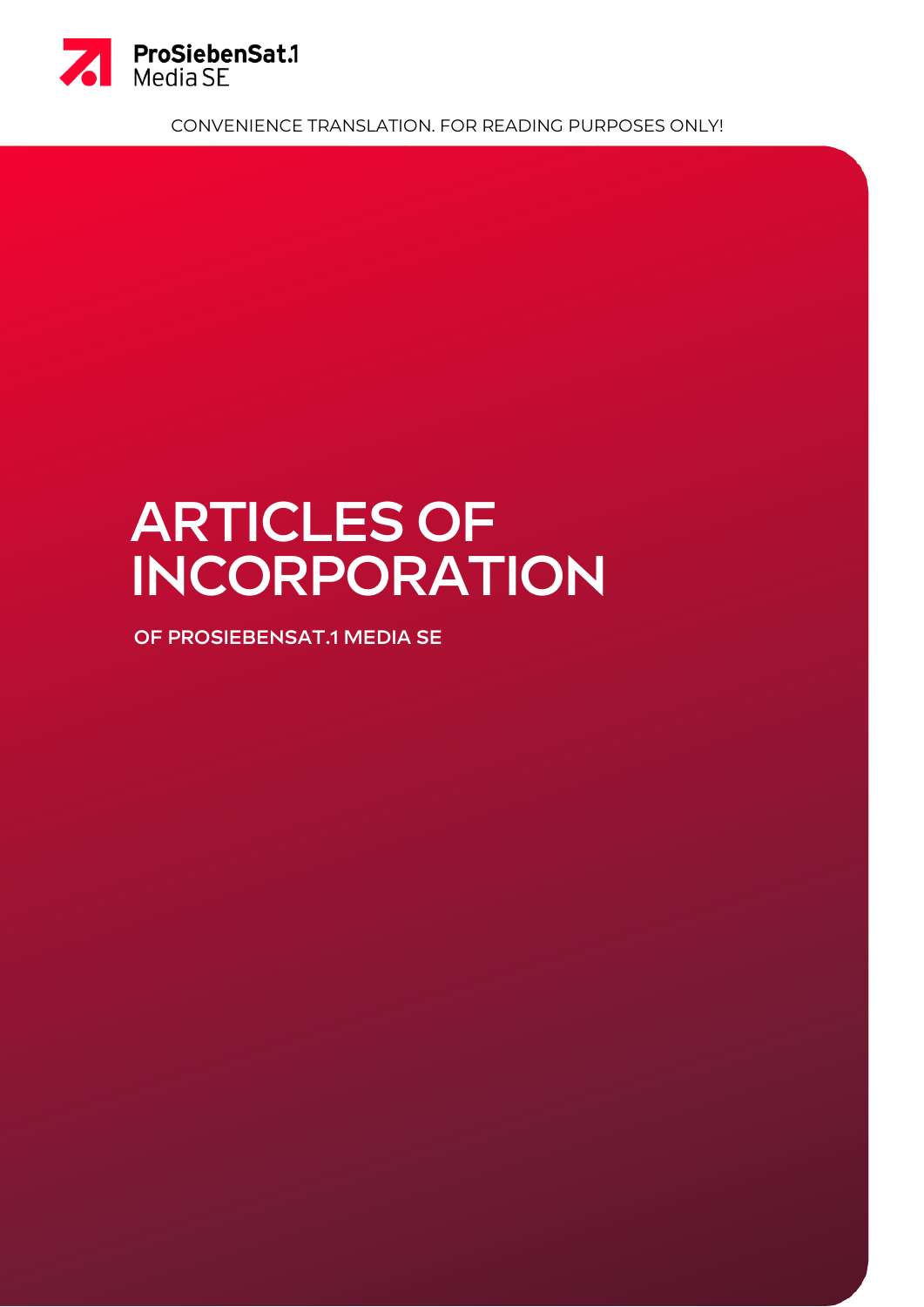# **ARTICLES OF INCORPORATION OF PROSIEBENSAT.1 MEDIA SE**

with the registered office in Unterföhring, District of Munich

# **SECTION 1. GENERAL PROVISIONS**

**§ 1 Legal Form; Corporate Name, Registered Office and Financial Year**

(1) The Company has the legal form of a European company (*Societas Europaea*, SE) and has the corporate name

# **ProSiebenSat.1 Media SE.**

- (2) The registered office of the Company is in Unterföhring, District ofMunich.
- (3) The financial year is the calendar year.

#### **§ 2 Notices**

The notices of the Company shall be published in the Federal Gazette [*Bundesanzeiger*], unless specified otherwise by law.

> **§ 3 Object and purpose of the Company**

- (1) The object and purpose of the Company is
	- the organization of broadcasting programs;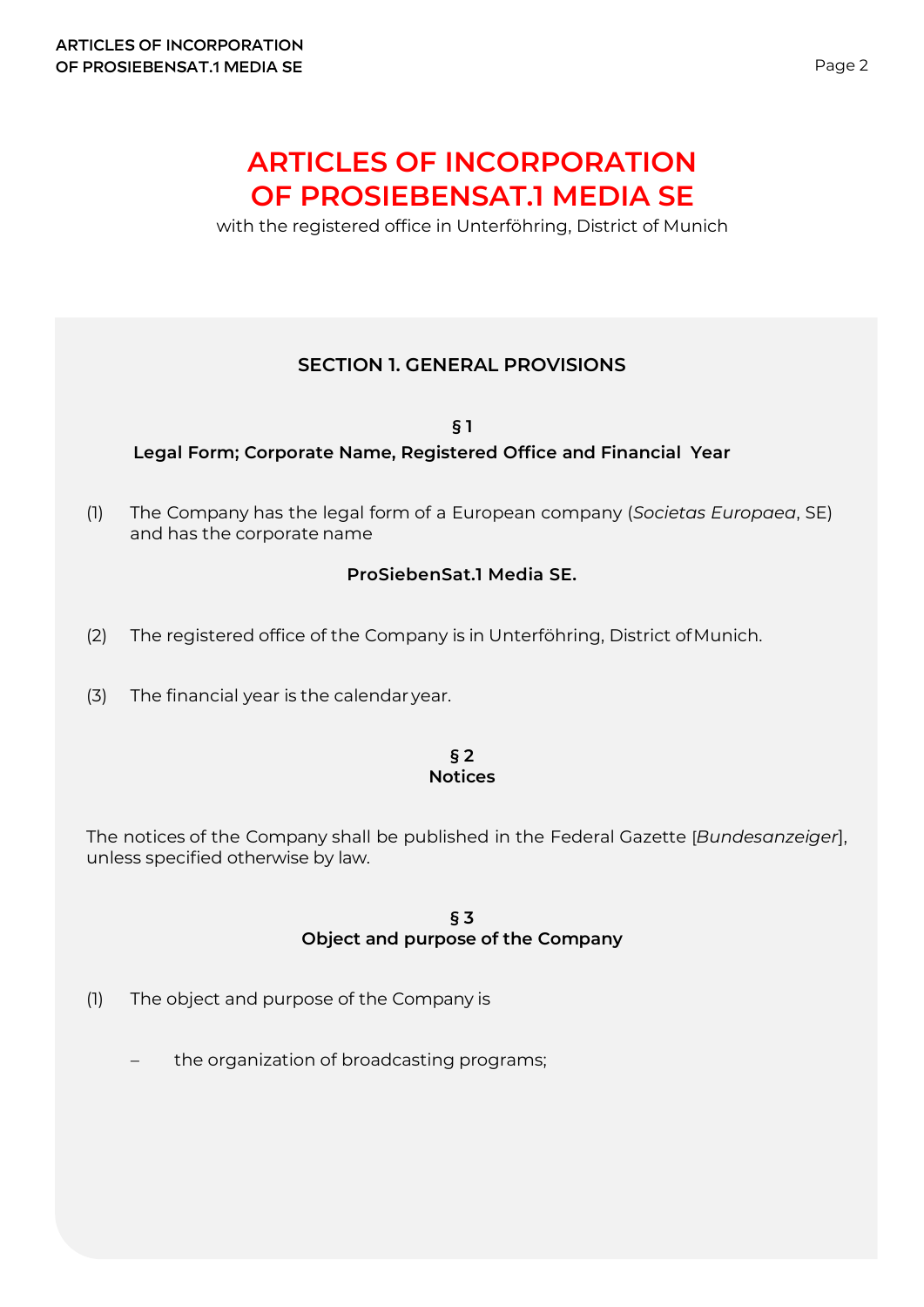- the manufacturing, procurement and sale as well as marketing and distribution of audiovisual and text-based contents and products of any kind and of other intellectual property rights;
- the performance, arrangement and marketing of services and products in the area of communication and electronic media;
- − the further activity in the area of e-commerce, electronic media, digital services and digital technologies;
- − the merchandising, live entertainment and event business as well as the personality marketing;
- the development and implementation of new business concepts in the aforementioned and related areas as well as the (direct and indirect) investment in and establishment of companies with activities in the aforementioned and related areas, including the rendering of services and consulting in the aforementioned and related areas.
- (2) The Company is entitled to carry out all transactions and actions which are related to the aforementioned lines of business or otherwise appropriate to serve directly or indirectly the objects of the Company.
- (3) The Company may establish branch offices and permanent establishments in Germany and abroad, may establish or purchase other companies in Germany and abroad or hold participating interests in and manage such other companies. The business purpose of subsidiaries and companies in which the Company holds a participating interest may also include lines of business other than those referenced to in paragraph 1.
- (4) The Company may limit its business activity to one or several of the lines of business referenced to in paragraph 1. The Company further is entitled to carry out its business activity in whole or in part, indirectly through subsidiaries, through companies in which the Company holds a participating interest and through joint ventures. In particular, it may transfer and/or spin off its operations in whole or in part to dependent companies of the Company. The Company may also limit its business to acting as a managing holding company and/or restrict itself to administering its own assets.

# **SECTION 2. SHARE CAPITAL, SHARES**

#### **§ 4 Amount and Subdivision of the Share Capital**

(1) The share capital of the Company amounts to

EUR 233,000,000.00

(in words: Euro two hundred and thirty-three million).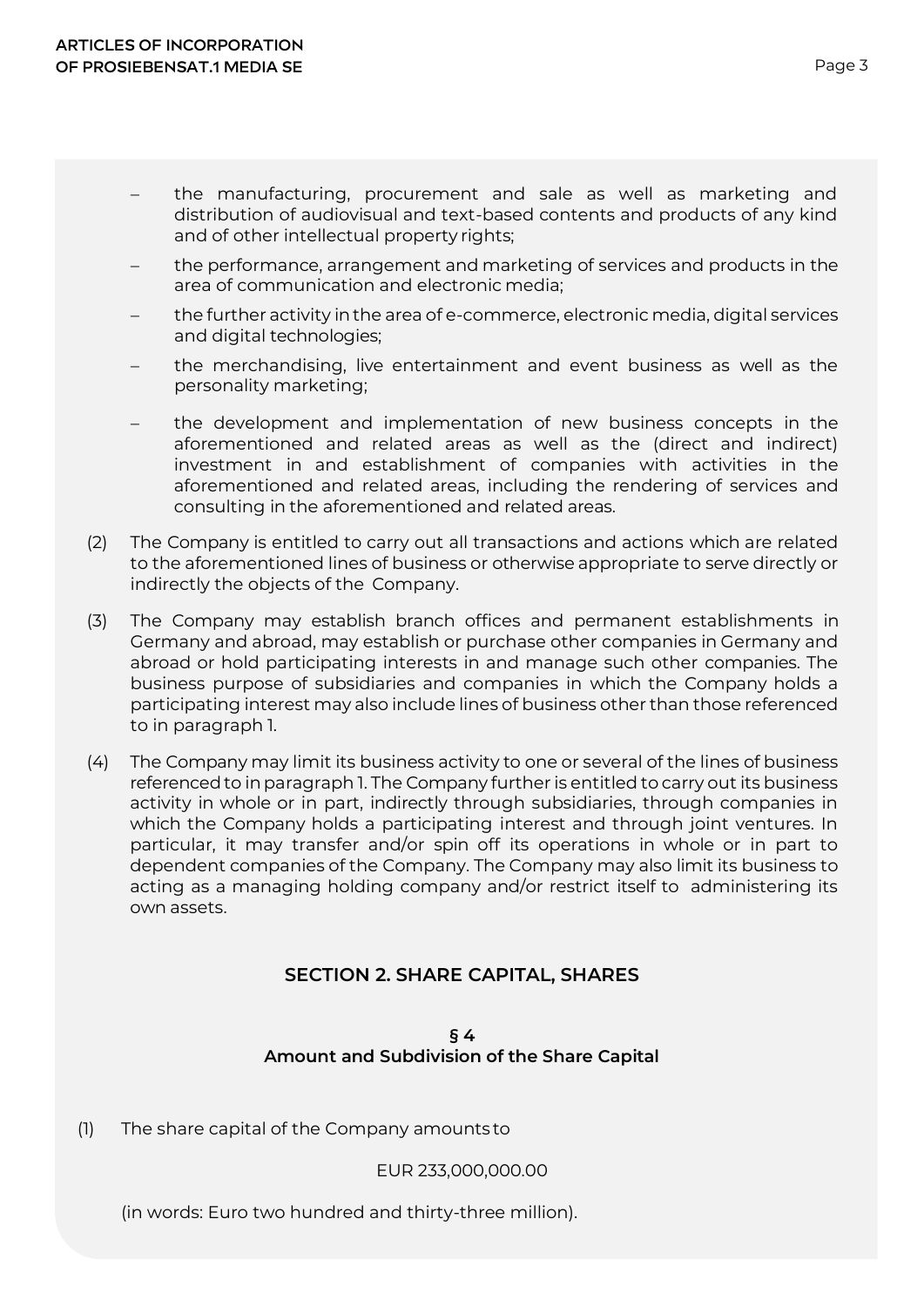- (2) The share capital of the Company is subdivided into 233,000,000 registered no- par value shares.
- (3) The share capital was paid up in the amount of EUR 218,797,200.00 by way of conversion of ProSiebenSat.1 Media AG into a European company (*Societas Europaea,*  SE).
- (4) The Executive Board is authorized, subject to the consent of the Supervisory Board, to increase the Company's share capital on one or more occasions on or before May 31, 2026 (inclusive), by not more than in total EUR 46,600,000.00, in return for contributions in cash and/or in kind, by issuing new registered no-par value shares (Authorized Capital 2021). The Executive Board is authorized, subject to the consent of the Supervisory Board, to define the further content of the shareholder rights and the terms and conditions for the new stock issuance. Thereby, the profit participation rights of the new shares may be determined in deviation from section 60 para. 2 of the German Stock Corporation Act [*AktG*]; in particular, the new shares may carry profit participation rights from the beginning of the fiscal year preceding their issuance provided that the shareholders' meeting has not already resolved on the profit participation for such fiscal year when the new shares are issued.

As a rule, the shareholders shall be granted the statutory preemptive rights to the new shares. The preemptive rights can also be granted by way of indirect preemptive rights within the meaning of section 186 para. 5 sentence 1 of the German Stock Corporation Act.

However, the Executive Board is authorized, subject to the consent of the Supervisory Board and the following more-detailed provisions, to exclude the shareholders' preemptive rights to the extent the shares issued with exclusion of preemptive rights on the basis of the Authorized Capital 2021, do not exceed in total 10 % of the registered share capital, neither at the time the authorization to exclude preemptive rights becomes effective nor at the time it is used. To this limit, new shares are to be imputed that are issued during the term of this authorization on the basis of a another authorization with exclusion of preemptive rights or which were or still can be issued, respectively, to service conversion or option rights or to fulfill conversion or option obligations attached to convertible and/or option bonds, respectively, to the extent that the bonds are issued during the term of this authorization on the basis of another authorization with exclusion of preemptive rights.

Within the scope of the limit above, the Executive Board is authorized, subject to the consent of the Supervisory Board, to exclude completely or partially the shareholders' preemptive rights as follows:

a. The Executive Board is authorized, subject to the consent of the Supervisory Board, to exclude the shareholders' preemptive rights regarding fractional amounts and also to exclude the shareholders' preemptive rights to the extent it is required in order to grant to holders or creditors, respectively, of conversion or option rights attached to convertible and/or option bonds, that are or were issued by the Company or a national or foreign subsidiary in which ProSiebenSat.1 Media SE either directly or indirectly holds a majority in terms of voting rights and capital,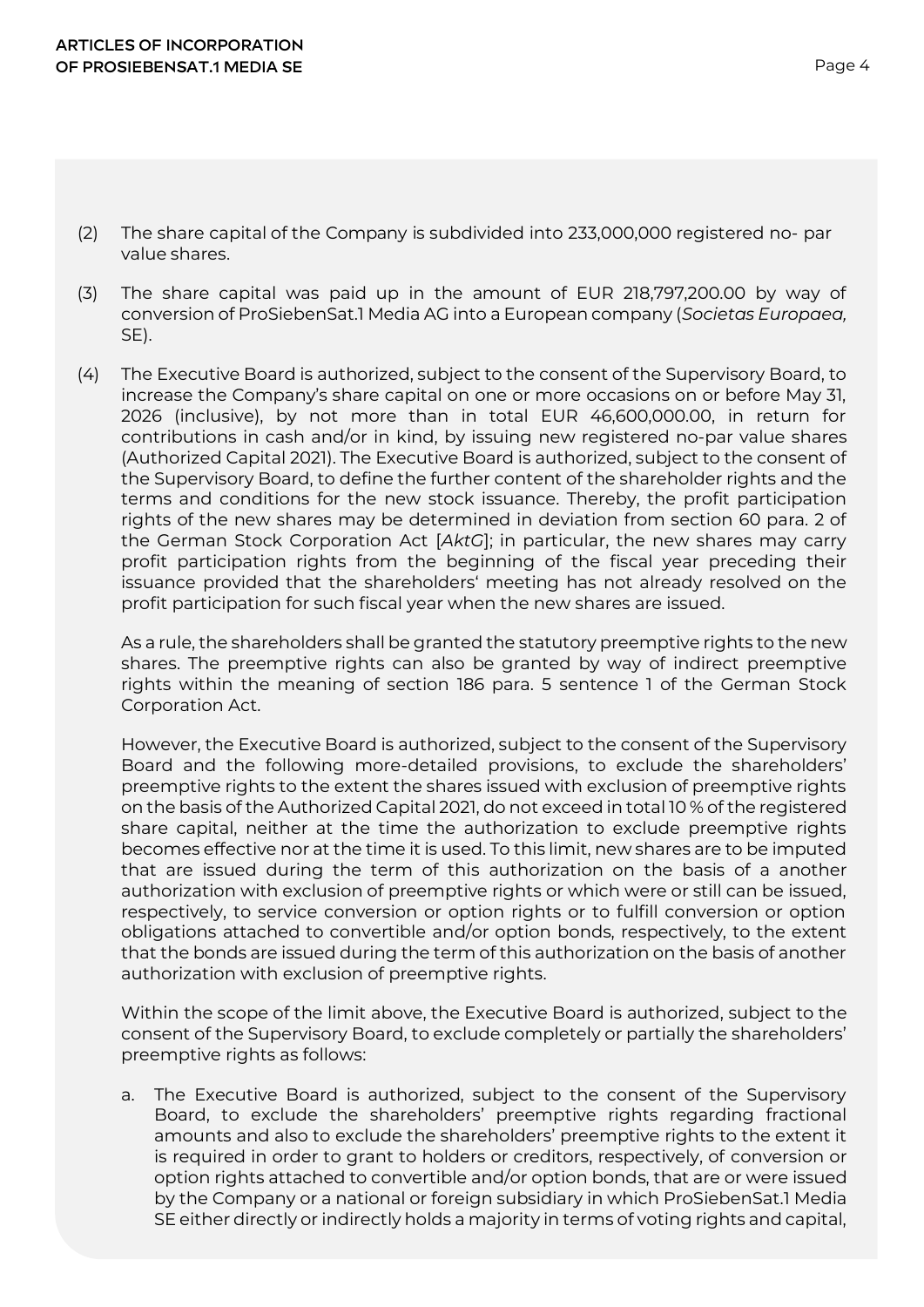or, in case of an own conversion right of the Company, to holders or creditors, respectively, being obligated hereby, preemptive rights to the extent they would be entitled to after exercising the conversion or option rights or after fulfilling a conversion or option obligation, respectively.

b. Furthermore, the Executive Board is authorized, subject to the consent of the Supervisory Board, to exclude the shareholders' preemptive rights pursuant to section 186 para. 3 sentence 4 of the German Stock Corporation Act with respect to capital increases against cash contributions, if the issue price of the new shares is not substantially below the stock exchange price and the shares that are issued when this authorization for the exclusion of preemptive rights is used, in total do not exceed 10% of the registered share capital, namely neither at the time this authorization becomes effective nor at the time it is used.

To this limit of 10%, new and existing shares of the Company that are issued or sold during the term of this authorization on the basis of different authorization with exclusion of preemptive rights pursuant to section 186 para. 3 sentence 4 of the German Stock Corporation Act or by applying it accordingly, have to be imputed; furthermore, shares of the Company are to be imputed, that are or still can be issued for the purpose of servicing conversion or option rights or fulfilling conversion or option obligations attached to convertible and/or option bonds to the extent that the bonds are issued during the term of this authorization on the basis of a different authorization with exclusion of preemptive rights by applying section 186 para. 3 sentence 4 of the German Stock Corporation Act accordingly.

c. The Executive Board is further authorized, subject to the consent of the Supervisory Board, to exclude the shareholders' preemptive rights for the purpose of issuing the new shares within the scope of a participation program and/or as share-based remuneration. The issue may only be made to persons who participate in the participation program as a member of the Executive Board of the Company, as a member of the management board of a company controlled by the Company or as an employee of the Company or a company controlled by the Company or to whom the share-based payment is or was granted as a member of the Executive Board of the Company, as a member of the management board of a company controlled by the Company or as an employee of the Company or a company controlled by the Company, or to third parties who grant to these persons the economic ownership of the shares and/or the economic fruits from the shares. The new shares may also be issued through a credit institution or a company operating in accordance with section 53 para. 1 sent. 1 or section 53b para. 1 sent. 1 or para. 7 of the German Banking Act [*KWG*] which assumes these shares subject to an obligation to offer them to the persons mentioned above. In total, the shares that are issued when this authorization for the exclusion of preemptive rights is used, must not exceed 2% of the registered share capital, neither at the time this authorization becomes effective nor at the time it is used. To the extent it is intended to grant shares to members of the Company's Executive Board in the scope of this authorization, the Company's Supervisory Board will decide on the respective allotment in accordance with the allocation of responsibilities under German Stock Corporation law.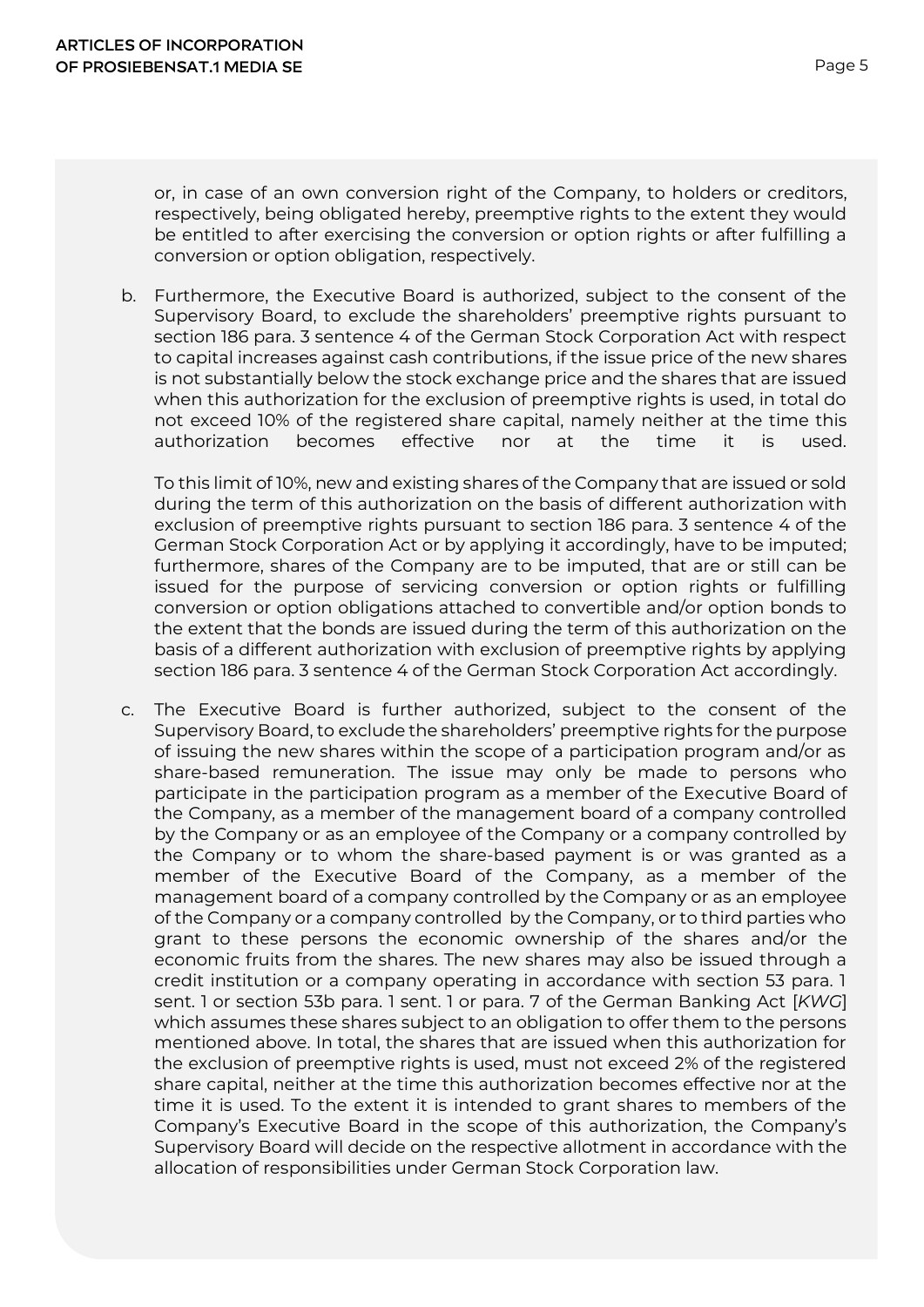- d. Finally, the Executive Board is authorized, subject to the consent of the Supervisory Board, to exclude the shareholders' preemptive rights when increasing the share capital in exchange for contributions in kind, in particular to acquire companies, parts of companies or shareholdings, in the scope of joint ventures and mergers and/or for the purpose of acquiring other assets including rights and claims.
- (5) (intentionally left blank)
- (6) The registered share capital is contingently increased by in total up to EUR 23,300,000.00 by issuing up to 23,300,000 new registered no-par value shares (Contingent Capital 2021). The contingent capital increase serves to grant shares to holders or creditors, respectively, of convertible bonds as well as to holders of option rights attached to option bonds that are issued on or before May 31, 2026, based on the authorization granted by resolution of the ordinary meeting of shareholders on June 1, 2021 by the Company or a national or foreign subsidiary in which the Company either directly or indirectly holds a majority in terms of voting rights and capital. It is only implemented to the extent the conversion or option rights attached to the aforementioned bonds are de facto exercised or conversion obligations attached to such bonds are fulfilled and to the extent no other forms of fulfillment are used for servicing. The new shares are issued at the conversion price or option price, respectively, to be determined in accordance with the above authorization granted by resolution of the ordinary meeting of shareholders on June 1, 2021. The new shares shall participate in the profits of the Company as of the beginning of the fiscal year in which such shares come into existence, instead, the new shares shall carry profit participation rights from the beginning of the fiscal year preceding their issuance provided that the shareholders' meeting has not already resolved on the profit participation for such fiscal year when the new shares are issued. The Executive Board is authorized, subject to the consent of the Supervisory Board, to determine the further details of the implementation of a contingent capital increase.

#### **§ 5 Shares**

- (1) The shares of the Company are registered shares.
- (2) The shareholders' right to have their shares evidenced by certificates is excluded.
- (3) In the event of an increase in share capital, the profit share of new shares may be determined in derogation from section 60 paragraphs 1 and 2 of the German Stock Corporation Act. New shares from a future increase in share capital may be allocated preferential rights in the distribution of profits.

# **SECTION 3. CONSTITUTION OF THE COMPANY**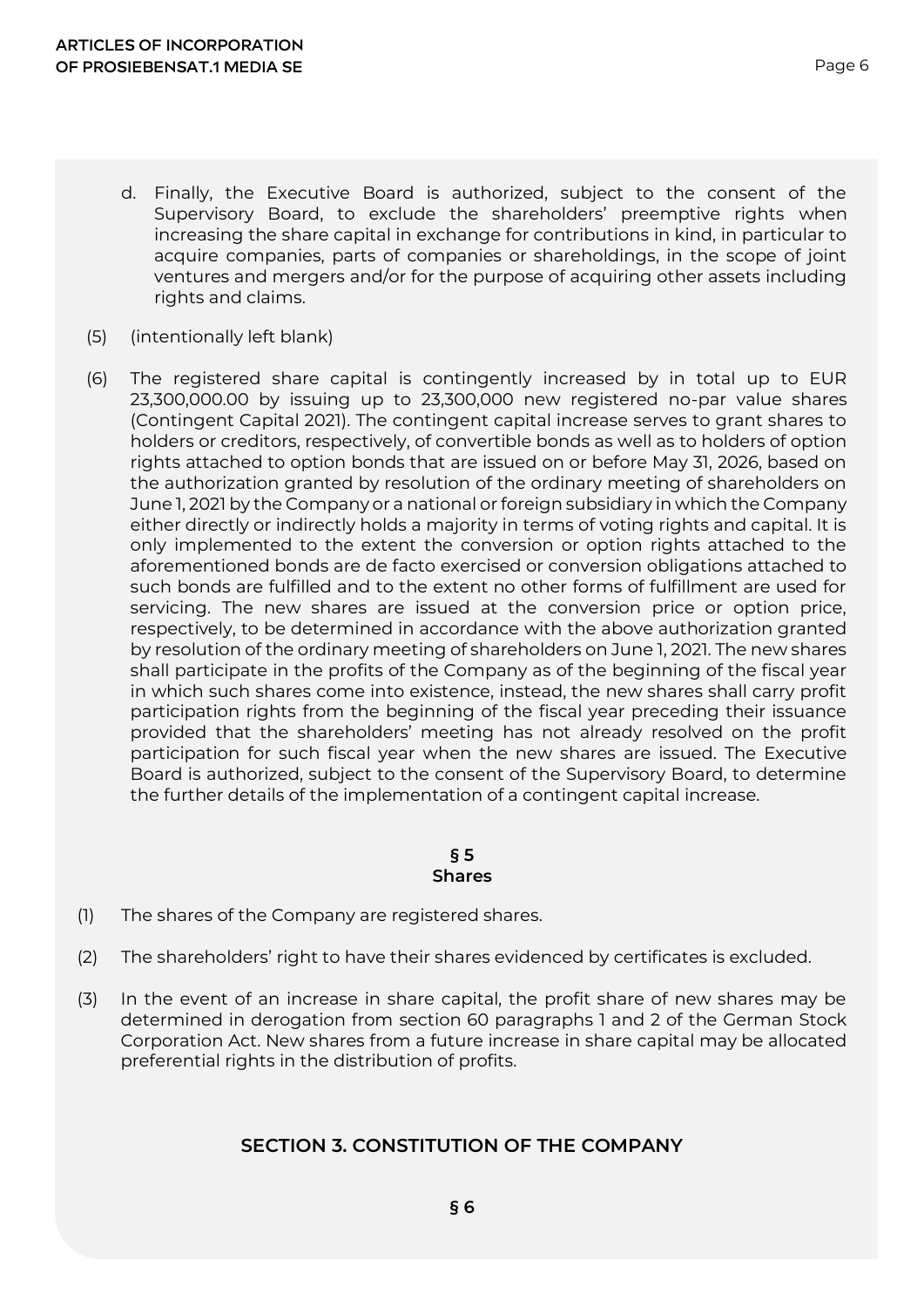#### **Two-tier System; Governing Bodies**

- (1) The Company has a two-tier management and supervisory system, comprising a managing body (Executive Board) and a supervisory body (Supervisory Board).
- (2) The governing bodies of the Company are:
	- a) the Executive Board;
	- b) the Supervisory Board; and
	- c) the General Meeting of Shareholders.

# **SECTION 4. THE EXECUTIVE BOARD**

#### **§ 7 Composition and Rules of Procedure**

- (1) The Executive Board shall comprise one or more persons. The number of members of the Executive Board shall be determined by the Supervisory Board.
- (2) The members of the Executive Board are appointed by the Supervisory Board for a term of at most five years. Reappointments are permissible.
- (3) The Executive Board may adopt rules of procedure provided that the Supervisory Board does not establish such rules of procedure.

#### **§ 8 Representing the Company**

- (1) If the Executive Board has only one member, this member shall have sole and individual authority to represent the Company. If the Executive Board comprises several persons, the Company shall either be legally represented by two members of the Executive Board or by one member of the Executive Board and one executive officer vested with power of commercial representation under German law [*Prokurist*].
- (2) The Supervisory Board may determine that individual or all members of the Executive Board have sole and individual authority to represent the Company.
- (3) The Supervisory Board may further release individual or all members of the Executive Board from the prohibition on multiple representation pursuant to section 181 alternative 2 of the German Civil Code [*BGB*] in general or in specific cases; section 112 of the German Stock Corporation Act remains unaffected.

#### **§ 9 Transactions Requiring Approval**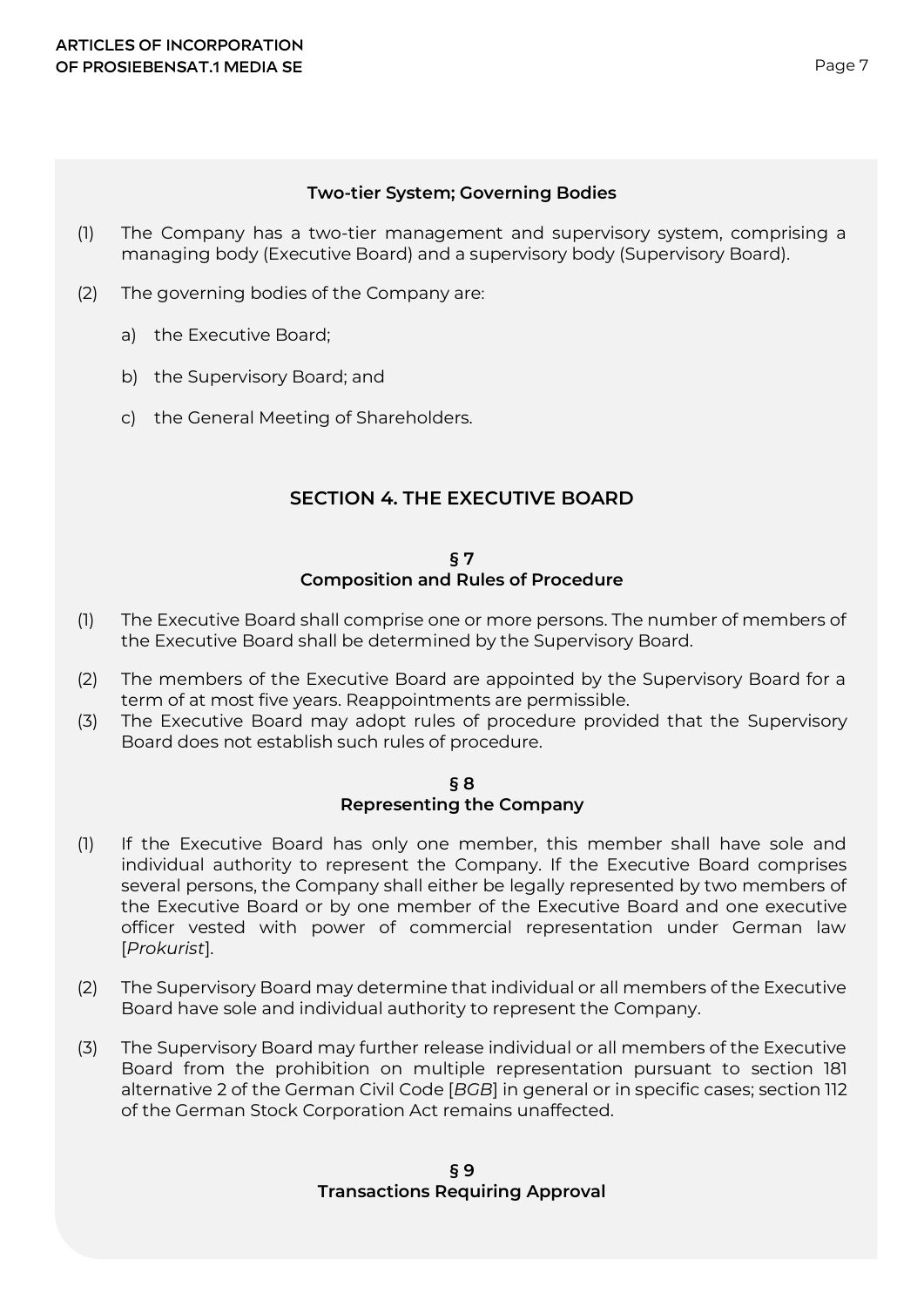- (1) The Executive Board requires the approval of the Supervisory Board for the following transactions:
	- a) Acquisition and disposal of enterprises, interests in companies and parts of companies, in case the counter value exceeds the thresholds stipulated by the Supervisory Board. This does not apply, to the extent not stipulated to the contrary by the Supervisory Board, to the acquisition and disposal within the group of companies.
	- b) Conclusion of intercompany agreements with the Company within the meaning of sections 291, 292 of the German Stock Corporation Act.
- (2) The Supervisory Board may resolve that additional types of transactions and measures to the ones mentioned in paragraph 1 require its approval.

# **SECTION 5. THE SUPERVISORY BOARD**

#### **§ 10 Composition and Term of Office**

- (1) The Supervisory Board comprises nine members which are all elected by the General Meeting of Shareholders. The General Meeting of Shareholders is not bound by election proposals.
- (2) No former member of the Executive Board of the Company may become a member of the Supervisory Board if two members of the Supervisory Board are already former members of the Executive Board. Furthermore, membership on the Supervisory Board is closed to any person who sits on the Executive Board of a listed company and already holds positions on five Supervisory Boards of listed companies outside the Group, or who holds office in an executive body or performs consulting duties for major competitors of the Company. The terms of section 100 paragraph 4 of the German Stock Corporation Act shall continue to apply.
- (3) Unless the General Meeting of Shareholders determines a shorter term on the occasion of the election, the members of the Supervisory Board are elected for a term ending with the close of the General Meeting of Shareholders which resolves on the formal approval of their acts for the fourth fiscal year following the commencement of their term, not counting the year in which their term of office commences. However, in any case, the respective election is effected for a term of six years at the longest. Reappointments are permissible.
- (4) Substitute elections shall be held for the remaining period of office of any member withdrawing from the Supervisory Board unless the General Meeting of Shareholders determines a different term on the occasion of the election which, however, must not exceed the permitted maximum term according to para. 3 sentences 1 and 2.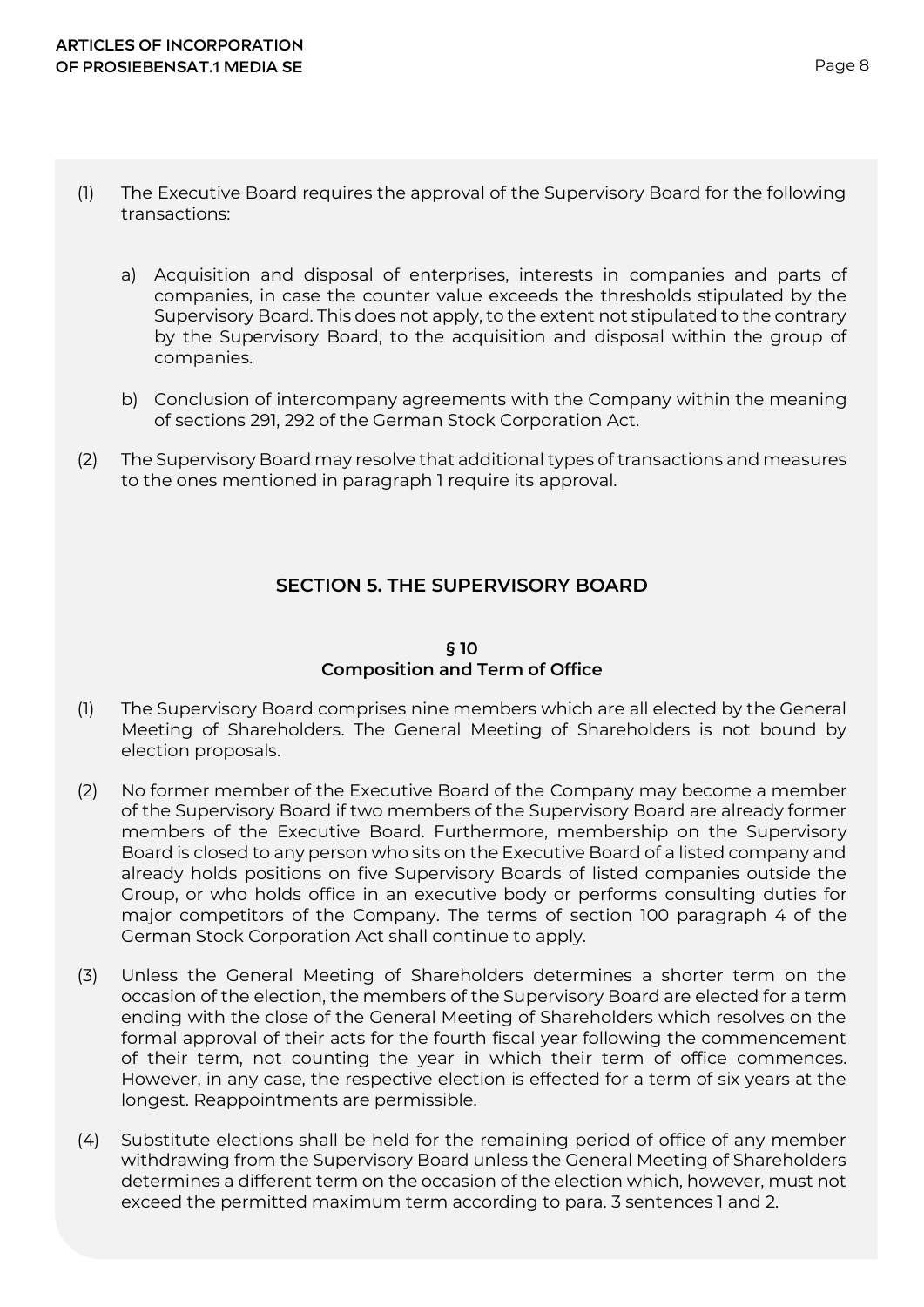- (5) Substitute members may be elected for members of the Supervisory Board together with their election. If not stipulated otherwise in the election, the substitute members replace, in the order of their election, prematurely dropped out members of the Supervisory Board which were elected by the same General Meeting of Shareholders. In case a substitute member replaces a prematurely dropped out member of the Supervisory Board, his office ends, if after the substitution situation has occurred a successor for the dropped out Supervisory Board member is elected by way of a byelection, with the close of the General Meeting of Shareholders in which the byelection is resolved on, otherwise with the end of the remaining term of office of the dropped out Supervisory Board member. If the term of office of the substitute member ends by by-election for the dropped out Supervisory Board member, the substitute member regains its previous office as substitute member for other members of the Supervisory Board.
- (6) Each member of the Supervisory Board may resign from office by giving one month's notice in writing to be directed to the Executive Board. The Chairman of the Supervisory Board – or in case of resignation of the Chairman of the Supervisory Board his Vice-Chairman – may approve a shorter notice period or a waiver of the notice period. This shall not affect the right to resign from office for good cause.
- (7) The Executive Board shall inform the Chairman of the Supervisory Board or in case of resignation of the Chairman of the Supervisory Board the Vice-Chairman – of the resignation of a member of the Supervisory Board without undue delay.

#### **§ 11 Meetings of the Supervisory Board**

- (1) Supervisory Board meetings shall be convoked by the Chairman of the Supervisory Board in text form (section 126b of the German Civil Code). Such convocation shall occur no later than on the 10th day before the Supervisory Board meeting. The sending date of the invitation may be the last day of the notice period. In the event of urgency, the Chairman may shorten this notice period in a reasonable manner and may also convoke a meeting orally, by telephone or by other means of telecommunication. The rules of procedure of the Supervisory Board may shorten the notice period in sentence 2 generally or for specific situations.
- (2) The location and time of the meeting as well as the agenda of the meeting are to be notified together with the convocation. Amendments to the agenda may be submitted up to five days prior to the Supervisory Board meeting if not a later submission is justified by an urgent matter; the provisions of paragraph 1 sentence 3 to 5 apply accordingly. Voting may only be held on agenda items which were not duly notified if no member of the Supervisory Board raises an objection. In such a case absent members of the Supervisory Board must be given the opportunity to object to the resolution within a certain period to be stipulated by the Chairman or to cast his or her vote subsequently. The resolution shall not become effective until this period of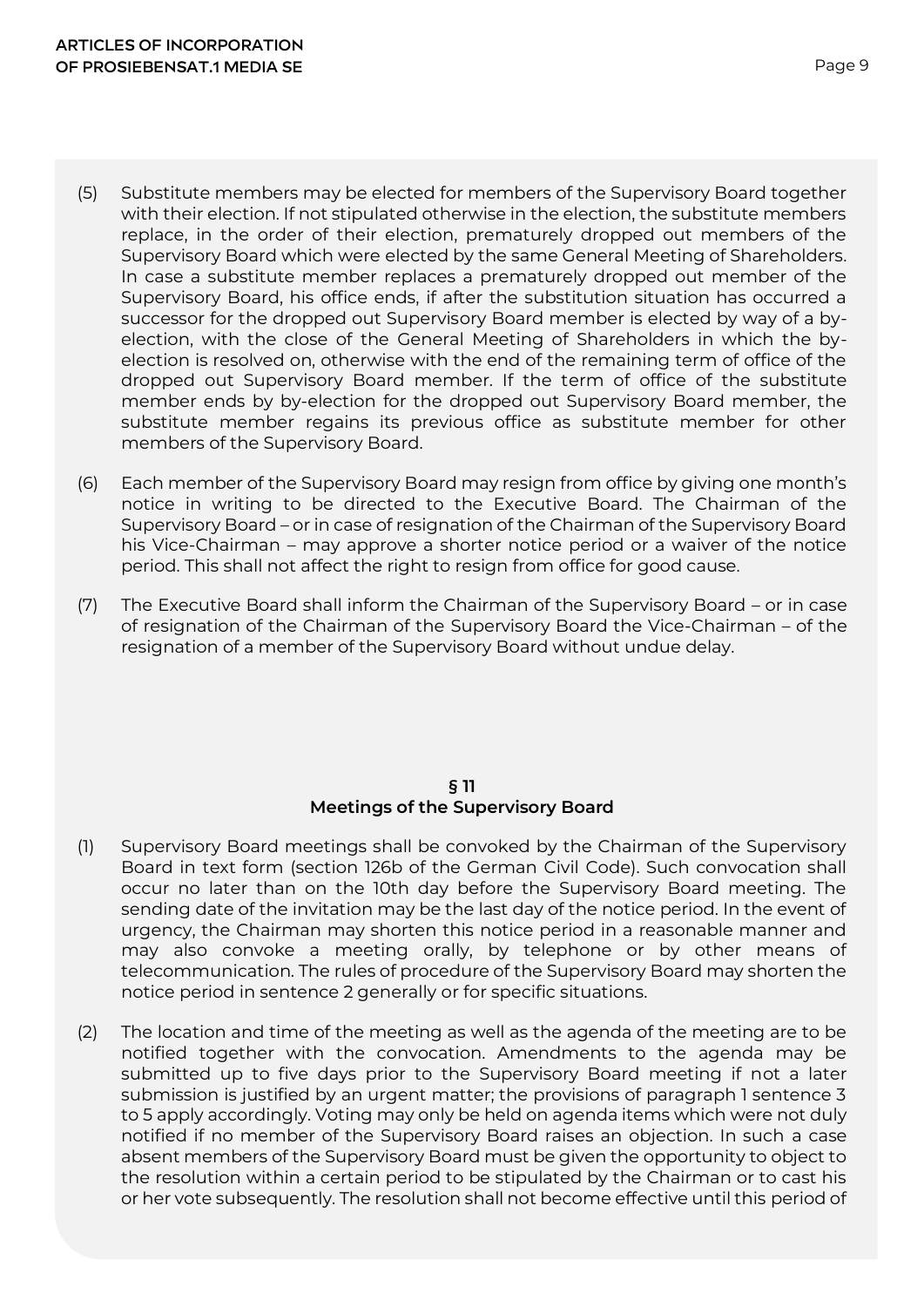time has elapsed without any absent Supervisory Board member raising an objection or until he or she has consented to the resolution.

- (3) Subsequent to the election of the Supervisory Board at a shareholders' meeting, the Supervisory Board shall meet without the requirement of a separate convocation. At this meeting, the Supervisory Board shall elect one Chairman and one or more Vice-Chairmen from its midst, for the duration of the Board's term of office.
- (4) The Vice-Chairman/Vice-Chairmen shall have the same special powers conferred to the Chairman by statutory law or the Articles of Incorporation to the extent statutory law or the Articles of Incorporation do not provide otherwise. In case the Chairman/Chairmen and Vice-Chairman/Vice-Chairmen are not able to fulfill their tasks, the oldest in age of the remaining members of the Supervisory Board shall fulfill these tasks for the duration of the hindrance; this also applies as long as neither a Chairman nor a Vice-Chairman is appointed.

# **§ 12 Adopting Resolutions**

- (1) Unless otherwise stipulated by mandatory statutory provisions, resolutions of the Supervisory Board shall be adopted by simple majority of the votes cast. In this connection abstentions shall be deemed to constitute participating in the resolution but not casting a vote. In the event of a parity of votes, the Chairman of the Supervisory Board shall have a casting vote; this shall also apply at elections. If the Chairman of the Supervisory Board does not participate in the voting the Vice-Chairman shall have the casting vote.
- (2) The Chairman is authorized on behalf of the Supervisory Board to deliver declarations of the Supervisory Board which are required to implement the resolutions.

#### **§ 12a Committees**

- (1) The Supervisory Board may establish committees from among its members and, to the extent permitted by law, assign to the committees the responsibility to take decisions in place of the Supervisory Board as a whole.
- (2) A committee of the Supervisory Board shall have a quorum if at least half of the committee members participate in the decision-taking. § 12 para. 1 sentence 1 and 2 shall apply accordingly to the decision-taking of a committee. In case of a tie, the chairperson of the respective committee shall have a casting vote.

# **§ 13 Alterations to the Wording of the Articles of Incorporation**

The Supervisory Board is empowered to adopt resolutions on amending the Articles of Incorporation which affect the wording only but not the sense or meaning thereof.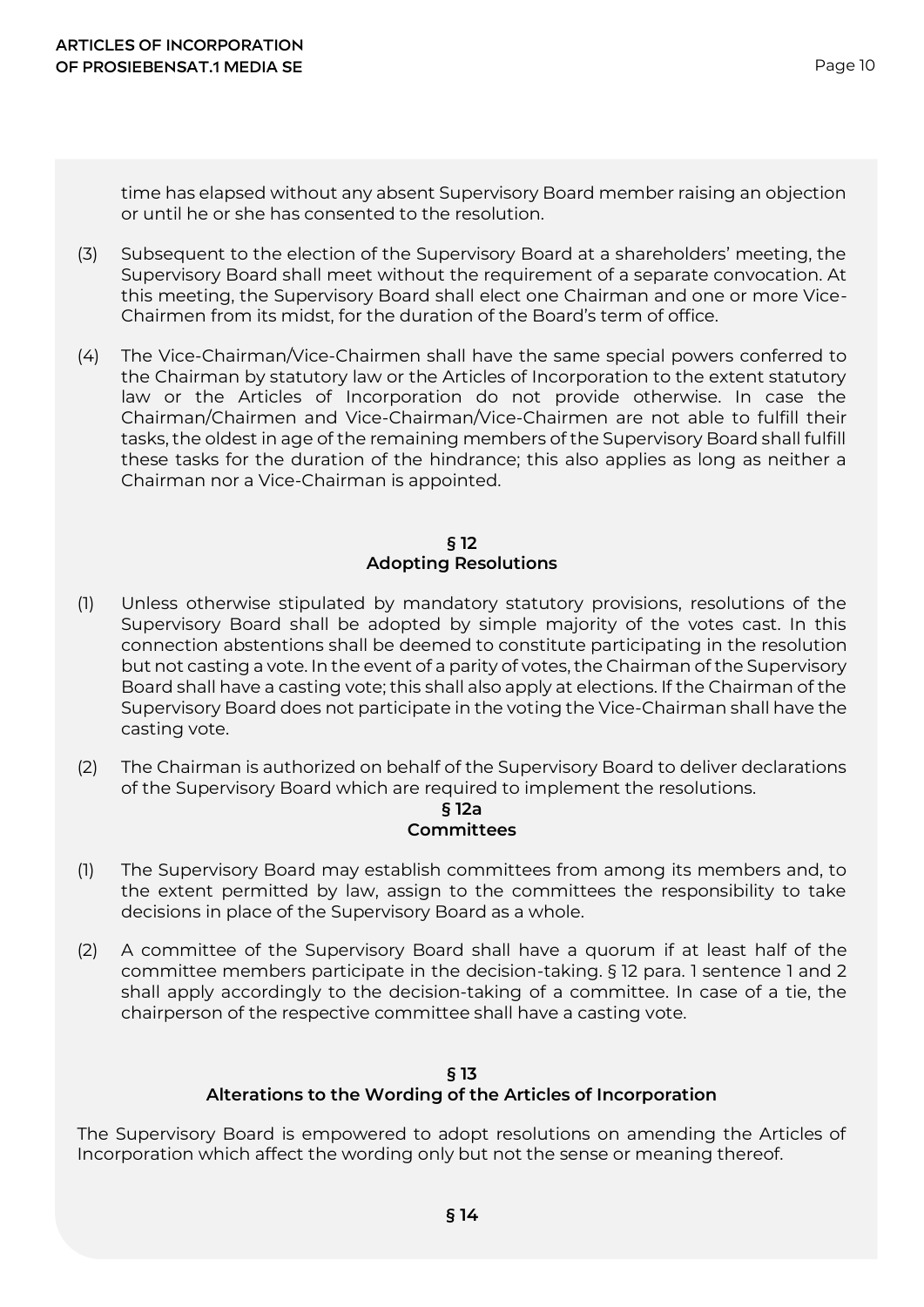#### **Remuneration**

- (1) The members of the Supervisory Board shall receive a fixed remuneration for each full fiscal year of Supervisory Board membership. This remuneration amounts to EUR 250,000.00 for the Chairman of the Supervisory Board, to EUR 150,000.00 for the Vice-Chairman and to EUR 100,000.00 for all other members of the Supervisory Board.
- (2) The chairman of a committee of the Supervisory Board shall receive an additional fixed annual remuneration in the amount of EUR 30,000.00 for each full fiscal year of service as chairman of a committee; for the chairman of the Audit and Finance Committee, the additional fixed remuneration amounts to EUR 50,000.00.
- (3) For the membership in a committee of the Supervisory Board, the members of the Supervisory Board further receive a fixed annual remuneration in the amount of EUR 7,500.00.
- (4) The remunerations pursuant to the foregoing paragraphs 1 to 3 is payable in four equal installments due and payable at the end of each quarter. Supervisory Board members who served on the Supervisory Board and/or a committee of the Supervisory Board or chaired a committee for only part of the fiscal year shall receive pro rata remuneration in accordance with the duration of their service. If a member of the Supervisory Board chairs several committees and/or serves as member in several committees, the remuneration pursuant to each of the foregoing paragraphs 2 and 3 is payable cumulatively.
- (5) In addition, members of the Supervisory Board shall receive an additional attendance fee of EUR 2,000.00 for each personal attendance in a meeting of the Supervisory Board. With regard to the Chairman of the Supervisory Board, the attendance fee amounts to EUR 3,000.00 for each personal attendance in a meeting of the Supervisory Board. The participation in a meeting held by telephone or by video conference and, respectively, the meeting participation by telephone or video conference is deemed to be a personal attendance in a meeting. For several meetings held on the same day, the attendance remuneration is only granted once. The additional attendance fee shall be due and payable at the end of each quarter in relation to the meetings held during this quarter.
- (6) Furthermore, members of the Supervisory Board shall be reimbursed for all outlays and for the sales tax payable on their outlays and remuneration.
- (7) The Company may take out financial loss liability insurance (D&O insurance) for members of the Supervisory Board, under fair and usual terms and conditions, to cover legal liability arising from their activities on the Supervisory Board.

# **SECTION 6. GENERAL MEETING OF SHAREHOLDERS**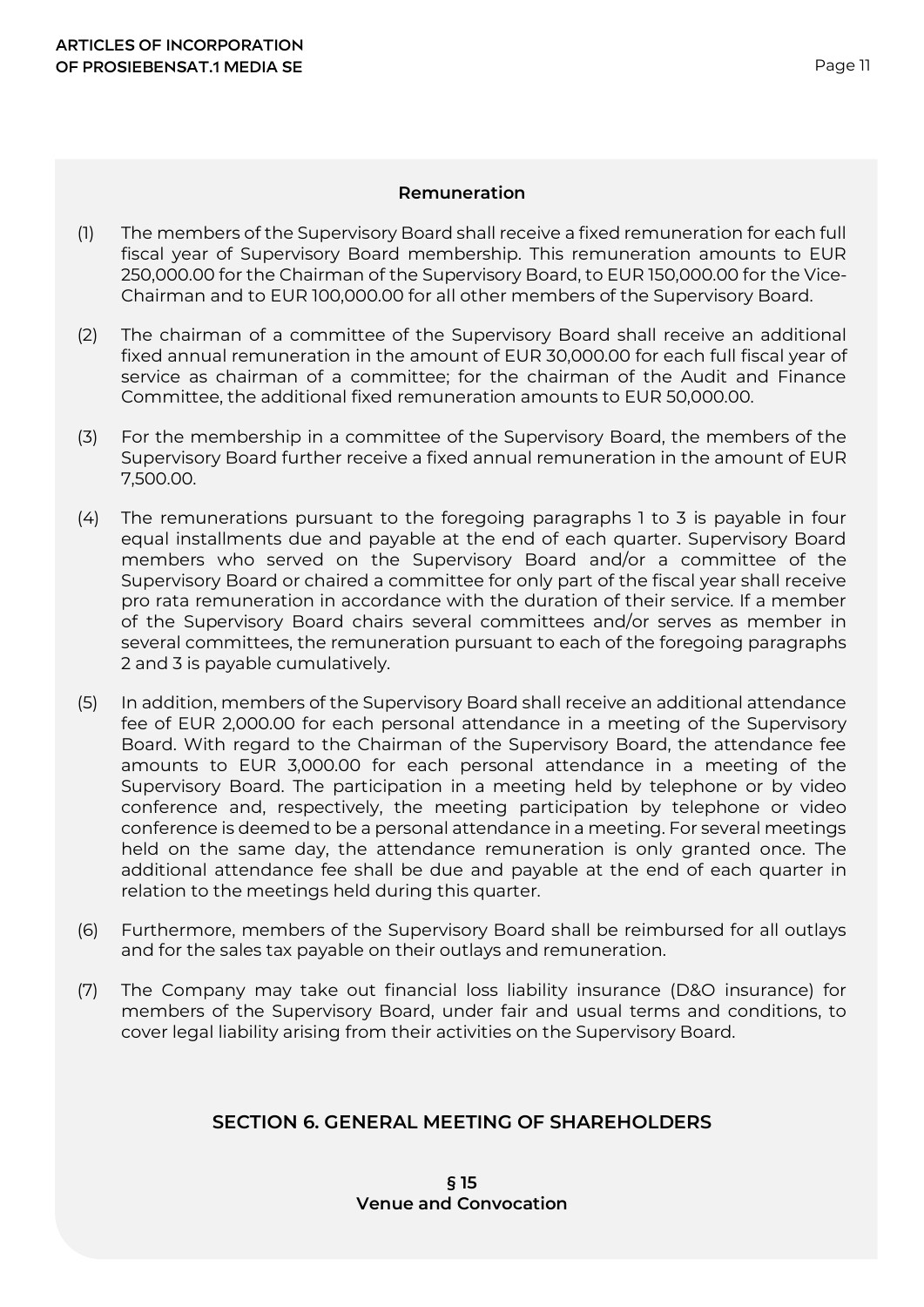- (1) The General Meeting of Shareholders shall be held at the Company's registered office, at the location of a German stock exchange or at a place in Germany located within a 50 km radius of the Company's registered office or of the location of a German stock exchange.
- (2) The General Meeting of Shareholders shall be convened by the Executive Board or by the Supervisory Board or by any further persons authorized by law.
- (3) The period for calling the shareholders' meeting shall be governed by the legal provisions.

#### **§ 16 Attendance and Exercise of Voting Right**

- (1) Shareholders shall only be entitled to attend the General Meeting of Shareholders and exercise the voting right at such meeting if they have registered in due time before the General Meeting of Shareholders in accordance with the following more detailed provisions.
- (2) The registration shall be in text form in German or in English, or if provided for in the convocation, in another electronic form as further determined therein.
- (3) The registration must be received by the Company within the statutory time period at the address as communicated in the convocation. In the convocation for the General Meeting of Shareholders also a shorter period of time to be calculated in days can instead be stipulated.
- (4) The Executive Board is authorized to allow the shareholders to cast their vote in writing or by means of electronic communications (postal vote) without having to attend the General Meeting of Shareholders themselves. The Executive Board can determine the extent and the procedure of the postal voting in further details.
- (5) The Executive Board is further authorized to allow that shareholders attend the General Meeting of Shareholders without being present at the location of the General Meeting of Shareholders themselves or by a representative and exercise all or parts of their rights in whole or in part by way of electronic communications (online attendance). The Executive Board can determine the extent and the procedure of the online attendance in further details.
- (6) The voting right can be exercised through representatives. With regard to the form for the granting of an authorization, its revocation and/or the proof of authorization, alleviations from the statutory form can be determined; apart from that, the provisions of section 135 of the German Stock Corporation Act remain unaffected.

#### **§ 17 Chair**

(1) The General Meeting of Shareholders shall be presided over by the Chairman of the Supervisory Board or by another member of the Supervisory Board as determined by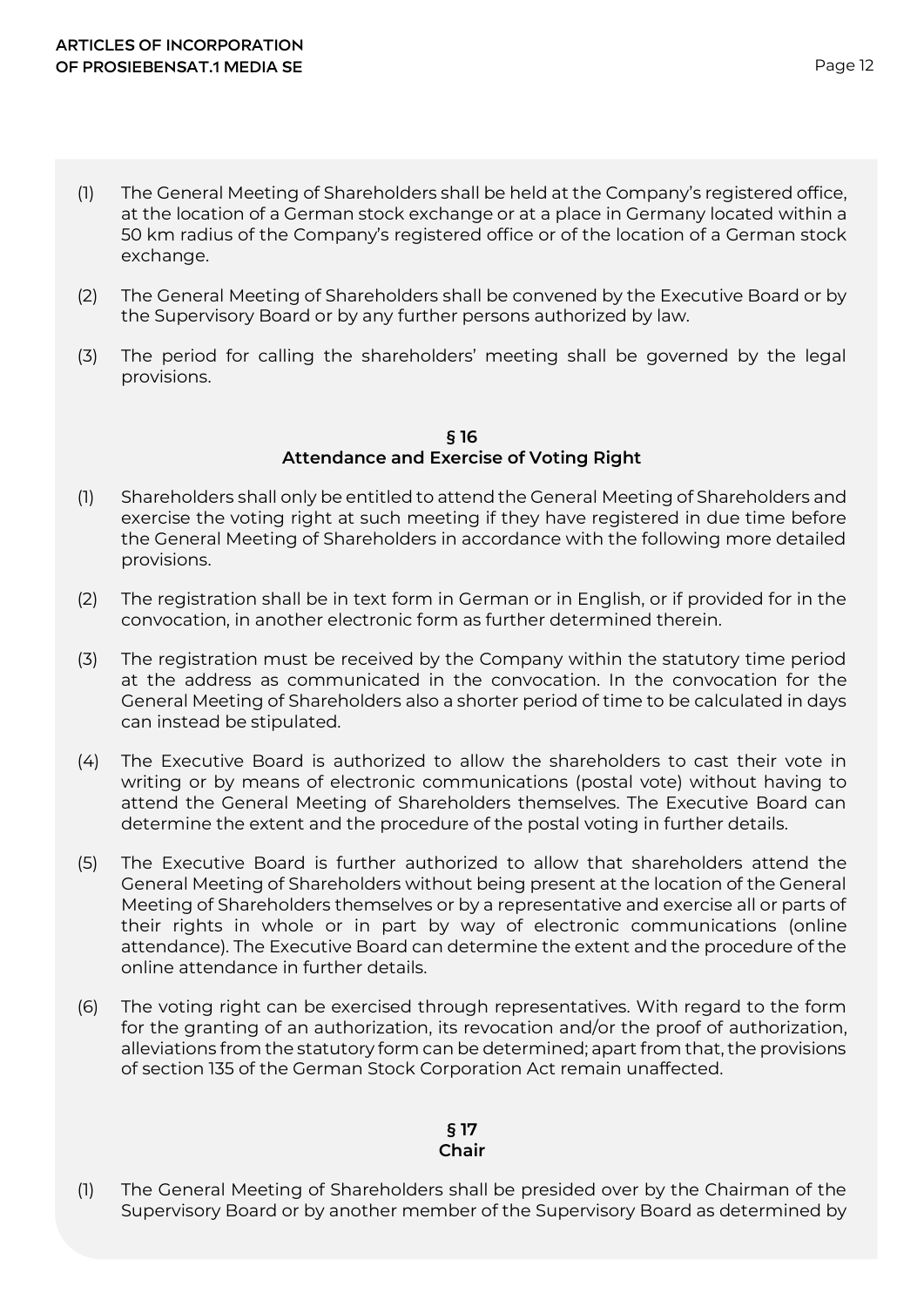the Chairman of the Supervisory Board or any other person as determined by the Chairman of the Supervisory Board or, if the Chairman of the Supervisory Board has not made any such ruling, by a member of the Supervisory Board to be elected by the members of the Supervisory Board who are in attendance.

- (2) Within the framework of statutory provisions, the Chairman shall determine the order in which the items on the agenda are to be dealt with and the type and form of voting.
- (3) The person chairing the General Meeting of Shareholders may establish reasonable temporal limits for the shareholders' right to put questions and address the General Meeting of Shareholders. In particular, the chairperson shall be entitled to fix, at the beginning of the General Meeting of Shareholder or during its course, reasonable time frames for the entire General Meeting of Shareholders, for deliberations on the individual items of the agenda or for the individual contributions made by askers and speakers.
- (4) If so announced by the Executive Board in the invitation for the General Meeting of Shareholders, the Chairman of the Meeting may permit audio and video transmission of the Annual General Meeting in a manner which he shall define in further detail.

#### **§ 18 Resolutions of the General Meeting of Shareholders**

- (1) The General Meeting of Shareholders shall only pass resolutions on those cases stipulated by statute or in the Articles of Incorporation.
- (2) Save as otherwise provided by mandatory provisions of statute or of the Articles of Incorporation, resolutions of the General Meeting of Shareholders shall be adopted by simple majority of the votes cast and, if statutory law stipulates a capital majority besides the majority of votes, by simple majority of the share capital represented at the resolution. If not provided otherwise by mandatory provisions of statute or the Articles of Incorporation, for amendments of the Articles of Incorporation a simple majority of votes cast suffices if at least half of the share capital is represented.
- (3) One vote shall be afforded to each no-par value share.

#### **§ 19 Conveyance of Information**

Information to shareholders can also be conveyed by electronic means.

# **SECTION 7. RENDERING OF ACCOUNTS AND APPROPRIATION OF PROFITS**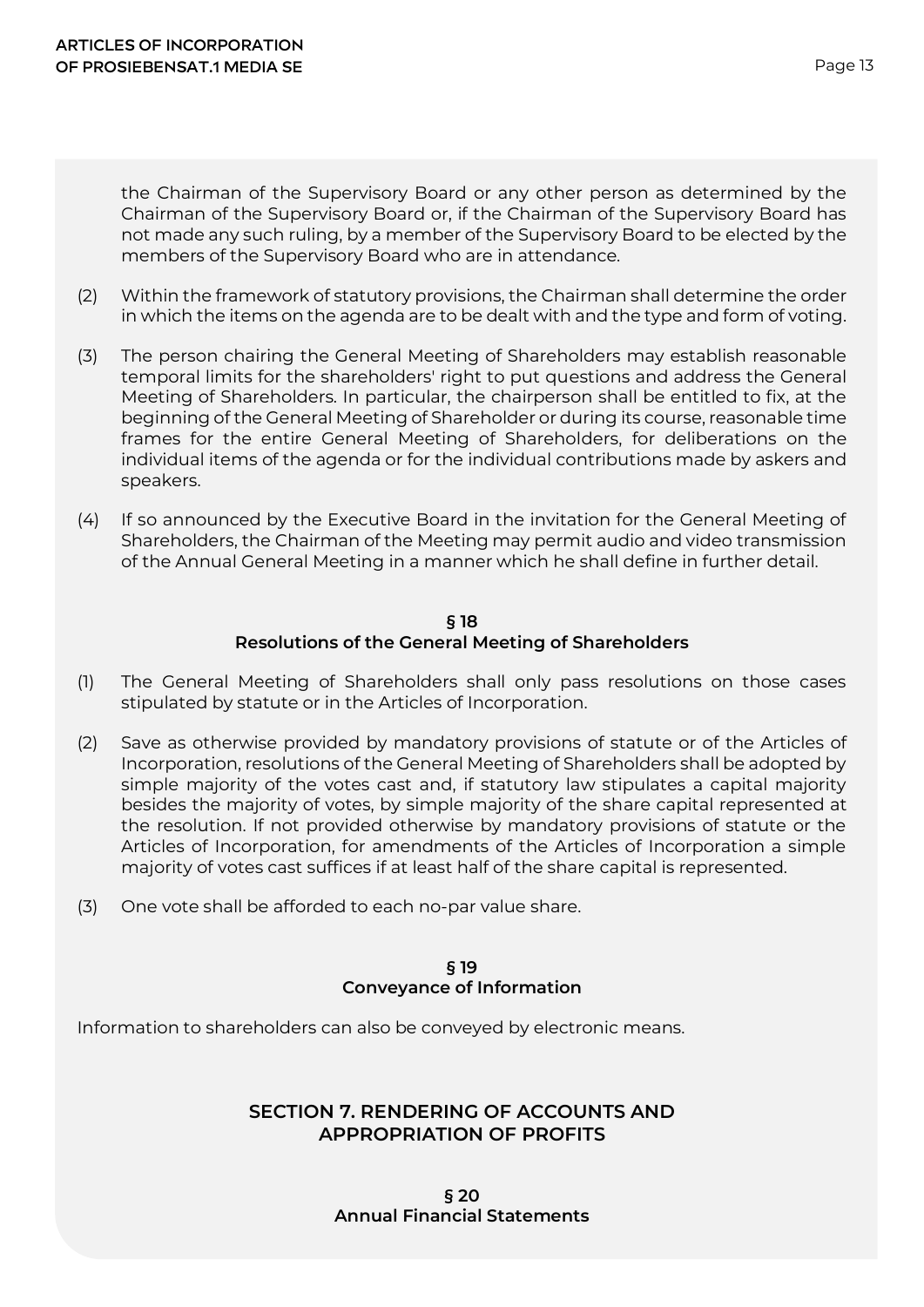- (1) If the Executive Board and the Supervisory Board approve the annual financial statements, then they may appropriate the annual profit for the year to other revenue reserves in whole or in part. The appropriation of more than half of the annual profit for the year is not admissible, however, if the other revenue reserves exceed half of the share capital or insofar as they would exceed half of the share capital following such appropriation.
- (2) Those amounts which have to be appropriated to the statutory reserve and any accumulated deficit brought forward from the prior year have to be deducted from the annual profit for the year in advance.

#### **§ 21 Disposal of Corporate Profits**

- (1) The General Meeting of Shareholders shall decide upon the disposal of corporate profits. The General Meeting may resolve to make distributions in kind, in place of or in addition to cash distributions.
- (2) Insofar as the Company has issued participation certificates or does so in future and if the respective conditions of the participation certificates stipulate that the bearers of the participation certificates are entitled to distribution of dividends from the net income, the shareholders' entitlement to this part of the net income shall be excluded.

# **SECTION 8. FINAL PROVISIONS**

#### **§ 22 Conversion Costs**

The Company bears the costs incurred by the conversion of ProSiebenSat.1 Media AG into a European company (*Societas Europaea,* SE) up to a total amount of EUR 1,500,000.00, in particular court and public notary fees, the costs of the employees involvement procedure and the special negotiation body, the costs of the audit of the conversion, the costs of the publication as well as the costs for legal and other advice.

#### **§ 23**

# **Assumption of Determinations of the Articles of Incorporation of ProSiebenSat.1 Media AG pursuant to sections 26, 27 of the German Stock Corporation Act (Formation Expenses, Contribution and Acquisition Provisions)**

The provisions of the Articles of Incorporation of ProSiebenSat.1 Media AG regarding the formation expenses of ProSiebenSat.1 Media AG and the formation expenses of ProSieben Media Aktiengesellschaft and SAT.1 Holding GmbH merged onto ProSiebenSat.1 Media AG,